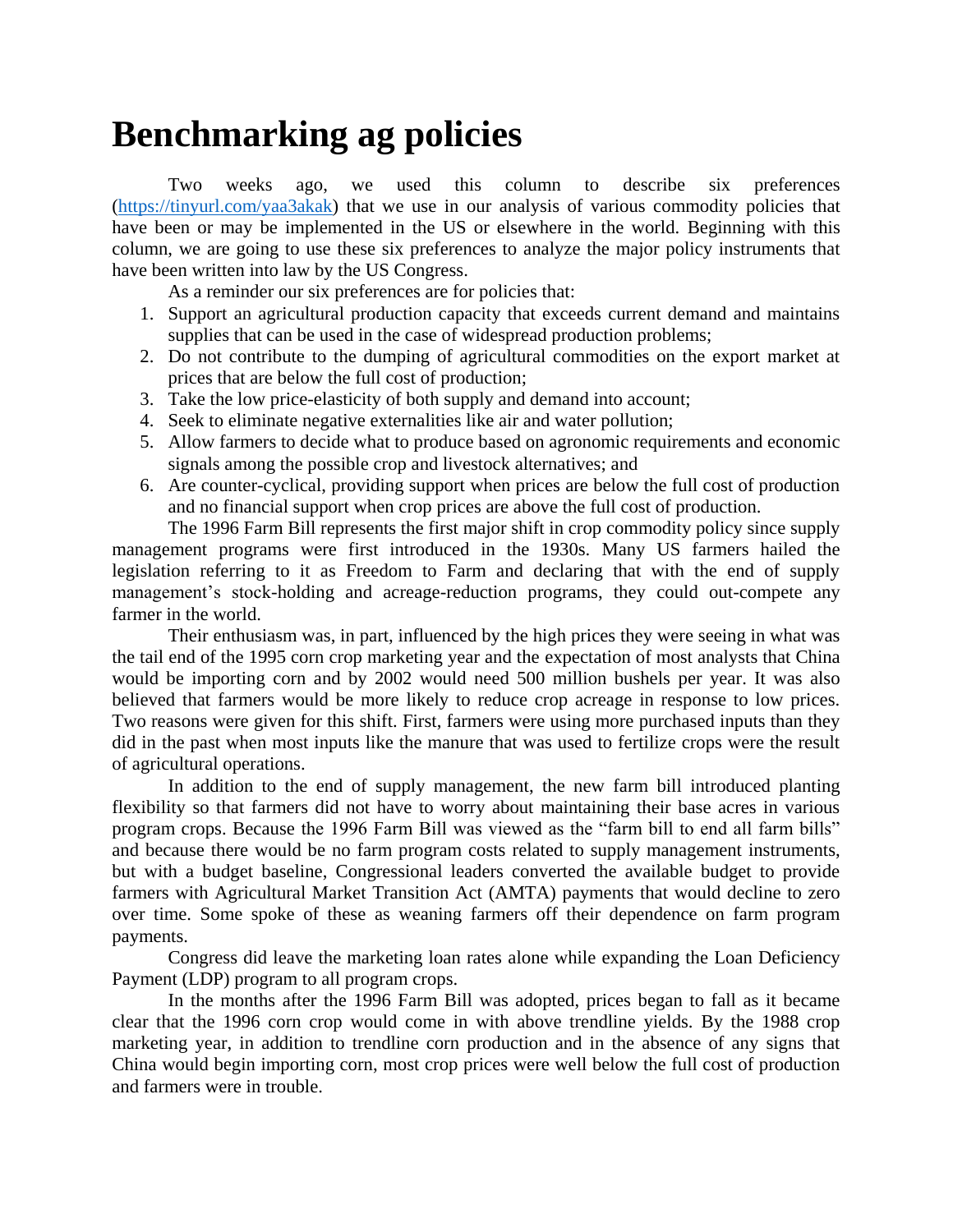What was once called Freedom to Farm was now called Freedom to Fail. Congress responded to pressure from farmers by providing them with emergency payments each year for four years.

With this brief history in mind, let's begin our analysis of various provisions of the commodity title of the 1996 Farm Bill.

In ending supply management programs with no replacement, Congress ignored the lowprice elasticity of both supply and demand, and this was fatal. It turns out that purchased inputs vs. farm-supplied inputs made no significant difference in the price elasticity of supply. Farmers continued planting all their land all the time. As long as there is an expectation that a crop's price could be above the variable cost of production, any revenue above that level can be used to cover fixed costs that are incurred whether a farmer plants or not. Even with low prices, farmers have every incentive to plant all their acres.

While the AMTA payments were not linked to production, it was argued that in the face of low prices, these payments would substitute for farm program payments and farmers would use them to reduce production. They didn't. In addition to being ineffective, AMTA payments were not counter-cyclical. They were paid to farmers whether prices were high or low. They became baked into the farm household operating budget, just like off-farm income. During the time that crop prices were below the full cost of production, AMTA payments contributed to the dumping of US agricultural commodities on the world market at a price below the full cost of production.

The marketing loan program was a key element of the supply management programs that predated the 1996 Farm Bill. It worked by allowing farmers to take out a 9-month, low-interest loan with the government at harvesttime. Farmers could then pay the loan off at any time during that period. If the market price was below the loan rate plus interest, the farmer could forfeit the crop as full payment of the loan. The government, through the Commodity Credit Corporation would then store the crop in a bonded warehouse and then sell it once the market price reached the release price.

By isolating the crop from the commercial market, the loan rate became a floor price, preventing the crop from being sold into the export market at a subsidized price. In addition, the marketing loan program provided reserves that could be accessed in the case of a significant production problem.

With the elimination of the supply management program and the functional end of government crop storage, the marketing loan program was modified to allow farmers to have their cake and eat it too. If the price fell below the loan rate, farmers who took out loans could pay off the loan at any time during the 9 months at the posted county price, keep the crop, and claim the difference between the loan rate and the market price as a marketing loan gain (MLG).

Farmers who didn't take out a marketing loan could benefit as well. All they had to do is pick the time when they wanted to take what was called a loan deficiency payment (LDP) and notify the local ASC office which would then issue them a check for the difference between the loan rate and that day's posted county price. And again, they maintained ownership of their crop. In both cases, farmers did their best to claim the MLG/LDP at the lowest posted county price.

The MLG/LDP program benefitted farmers only when prices were below the full cost of production—the loan rate was always below the full cost of production. But by supplementing farmer income at the difference between the loan rate and the posted county price, it allowed US farmers to sell their crops into the world market at prices below the full cost of production.